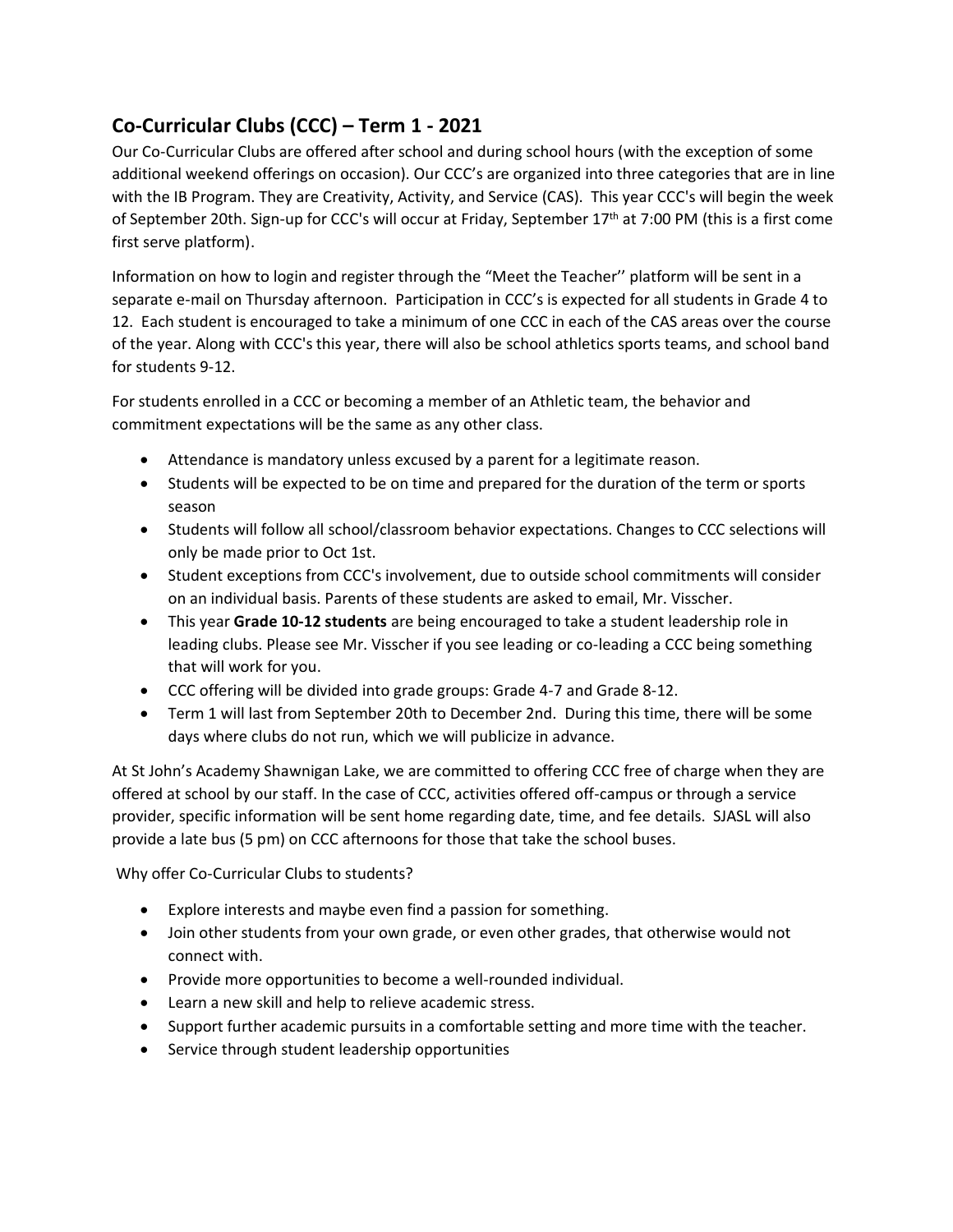## **Grade 4-7 – CCC Descriptions -**

**Art Club** - **Grade 4-7 – Wednesdays – Max 22 students -** Art Club is an after-school club for students interested in expanding their creative experiences in the visual arts. Art Club promotes imagination, creativity, and production. You do not have to have any prior art experience to join the Art Club. This is an excellent opportunity for students to get involved and learn about different art techniques. We are here to learn and have fun. *(Ms. Beth – Lower Art Lab)*

**Cheer / Stunt Club – Grade 6-12 – Thursdays – Max 20 students -** Do you like cheerleading? Dancing, Stuntnastics? Then join up and being a part of the cheer stunt team? *(Ms. Tanya - Dining Hall)*

**Craft Club - Grades 4-7 – Mondays - Max 20 students** - Each week will feature a guided creation that may incorporate nature, technology or various art techniques. The club will offer outdoor and holidaythemed crafts, plus suggestions from students will be considered. *(Ms. Keller – Creator Lab)*

**Girl Up - Grade 7-9 – Wednesdays – Max 20 students -** When girls rise, we all rise. Girl Up will aim to support and empower female-identifying students' mental, physical, and emotional well-being by gaining important tools and skills, and create space for important conversations. We hope to empower young women to love themselves, and in the process be able to take on a leadership role to advance gender and social equality worldwide. Safe and inclusive space for LGBTQ+ students. *(Ms. Corbett, SC102)*

**Interact Club – Grade 7-12 - Mondays at lunch**. **No Max** - The St. John's Interact Club is sponsored by the South Cowichan Rotary Club, one of three Rotary Clubs in the Valley. We create school, local and international projects based on the interests of club members and the needs the club recognizes. In the past, the Interact Club held a Fishing Derby, collected donations for the homeless and needy, volunteered with new Canadians, and other fun, helpful and meaningful experiences. Join the Interact Club to build your profile as a volunteer, a leader, a team member! *(Mr. Jeff)*

**Junior Service Club – Grade 4-7 – Mondays – Max 25 students -** Do you want to make the community a better place? If yes, join Ms. Laura for the Junior Service Club on Mondays where we will look at school, community, and worldwide needs and try to contribute positively to the world around us by serving others. *(Ms. Laura)*

**Math Club – Grade 4-10 – Wednesdays - Max 15 students -** Students that would like extra support in math are encouraged to join. Students can get help with their homework, learn new concepts at the whiteboard, practice with an online math software (IXL, Khan, or Prodigy), practice math contests, experiment with micro:bits and basic coding, and if there is time, play some math games or Kahoot. *(Ms. Julie, AC102)*

**Personal Project Support & Genius Hour – Wednesdays – Max 30 students -** Personal Project Support is for students in Grade 10 who would like additional time and support with the Personal Project. As well, students from Grades 4-12 are welcome to use the time for independent, self-directed inquiry. For more information on Genius Hour, [please view this video.](https://youtu.be/COF-bqZuE-I) Grade 10 students will also be pulled out of other CCCs during this time to conference with Mr. Bradley and to catch up on missing Personal Project tasks. *(Mr. Bradley)*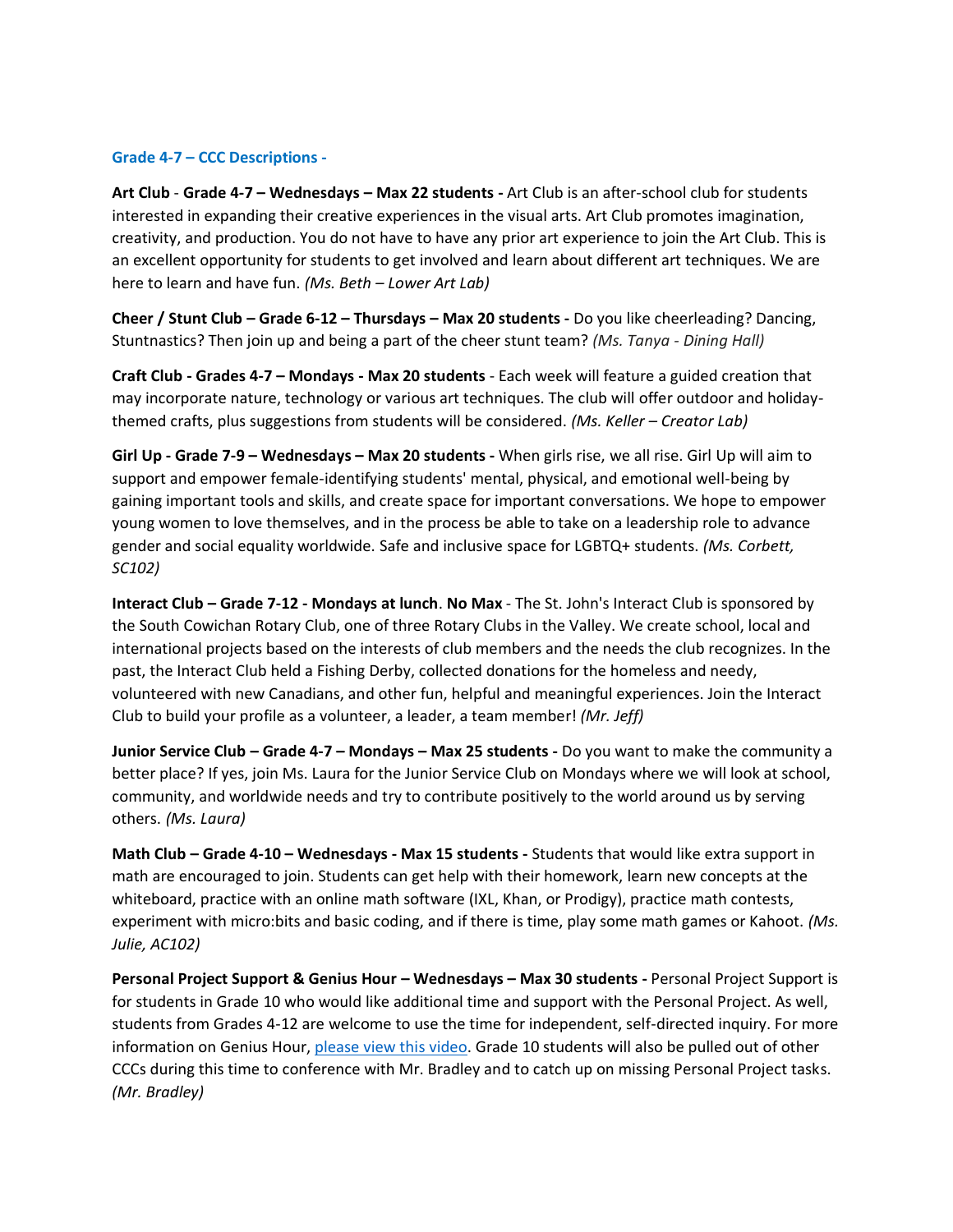**Waterfront, Outdoor Club** - **Grade 4-7 – Wednesdays** – **Max 16 - students** - is offered to students who are interested in learning basic outdoor education skills. Possible topics might include risk management, planning, and preparation for trips, initiative exercises and team building, hiking, survival skills, shelter building, fire building, simple first aid, local flora and fauna, sustainable outdoor practices, and waterfront paddle sports, etc. Please be changed into non-cotton clothing, have a rain jacket with you and for the waterfront, water shoes are also recommended. (*Mr. Rob & Ms. Tracy*).

**Yoga club - Grade 4-7 - Mondays – Max 20 students** - Using the Cosmic Kids fun video series. The goal is to encourage students to have fun while practicing mindfulness and guided relaxation. All students interested in Yoga are invited to participate. I am also planning a yoga studio field trip and to invite a yoga expert to run some yoga sessions. *(Ms. Sandrine, Library)*

## **Grade 8-12 – CCC Descriptions -**

**Art Club** - **Grade 8-12 – Thursdays – Max 22 students -** Art Club is an after-school club for students interested in expanding their creative experiences in the visual arts. Art Club promotes imagination, creativity, and production. You do not have to have any prior art experience to join the Art Club. This is an excellent opportunity for students to get involved and learn about different art techniques. We are here to learn and have fun. *(Ms. Martha – Upper Art Lab)*

**Beginner Sewing – Grade 8-12 – Monday – Max 5 students** - Project: basic drawstring bag. Since you are likely to learn this quickly, you will be able to choose another project (your expertise will determine difficulty) or sew hygiene and cosmetic bags for donation to a disaster relief organization (MCC Canada). (*Mrs. Sparling - Dwight Upper)*

**Campus Design - Grade 8-12 – Monday - Max 8 students -** The campus design and display club will be about creating engaging displays and advertisements for our school. This could look like but not limited to decorating the Bolotin boards around our academic building, creating classroom displays, designing advertainment signs for school events, decorating for holidays such as Christmas and Halloween (among others), as well as more advanced projects if the opportunity arises. In this club members will learn skills such as organization, planning, budgeting, teamwork, creative thinking, problem-solving problem outside the box, and pitching ideas to others in a comprehensible manner. This is an opportunity to leave your mark on our school. *(Elise, Sponsor Ms. Laura, Area outside Mr. Bradley's Office)*

**Cheer / Stunt Club – Grade 6-12 – Thursdays – Max 20 students** - Do you like cheerleading? Dancing, Stuntnastics? Then join up and being a part of the cheer stunt team? *(Ms. Tanya, Dining Hall)*

**Dance Club - Grades 7-12 – Thursdays** - **Max 20 students -** In this club students will explore dance techniques in a range of styles, including jazz and hip hop. As a group we will stretch, strengthen, do cross-floors and learn dances that may be performed in front of the school. There will also be time to work on creating your own dances! Experienced dancers will be expected to be leaders in this club. *(Ms. Beth - Gym)*

**Duke of Edinburgh's International Award** - **Grade 8-12 – Thursdays – Max 24 students -** allows students to set and achieve goals in four activity areas: skill development, volunteering, physical activity, and an adventurous journey. These areas help young people develop their leadership skills by stepping outside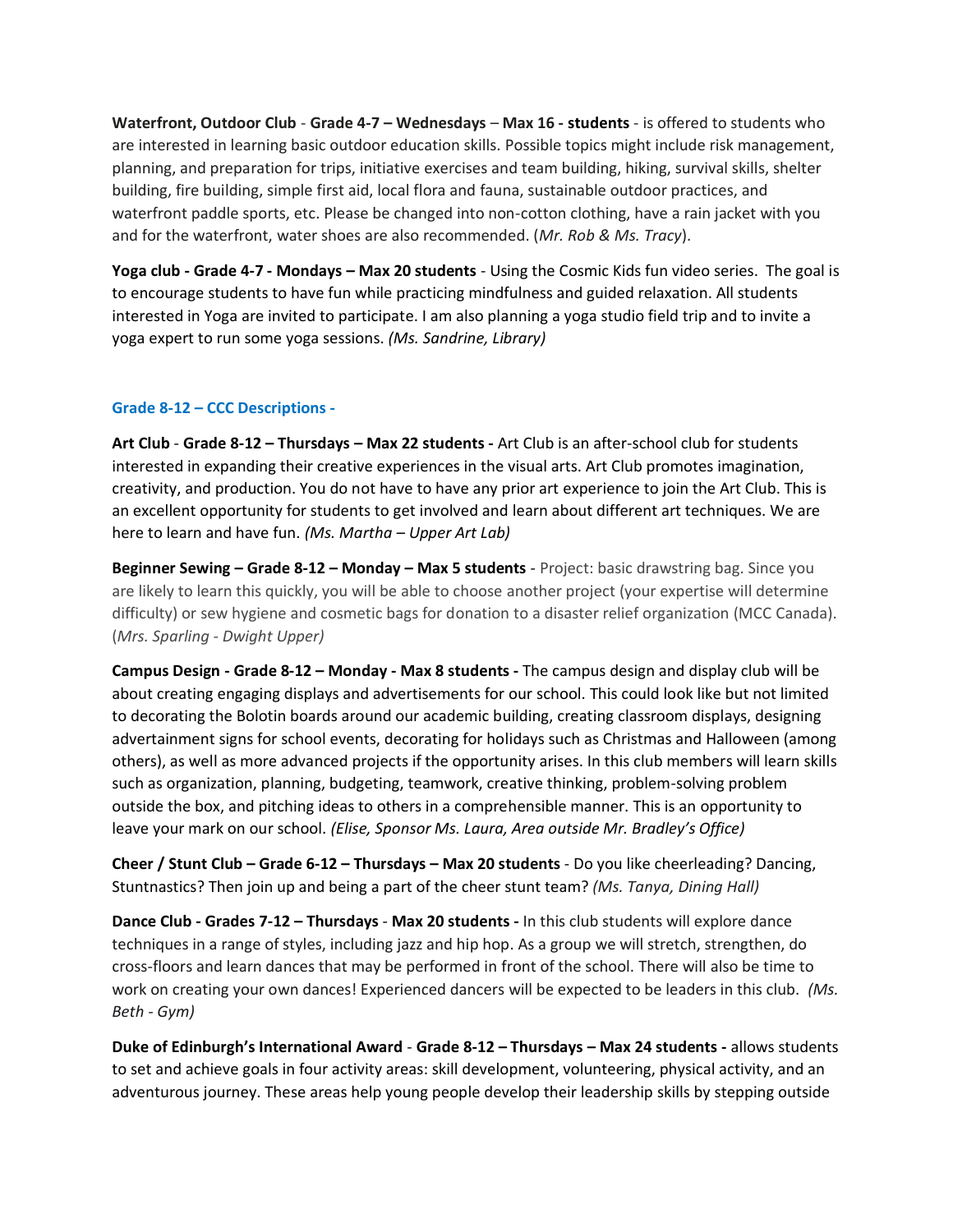of their comfort zones and challenging themselves. Please visit https://www.dukeofed.org/importantinformation for further information. Please note that students must be 14 to take part in the official award. However, we will offer a modified program for younger students that want to participate. This award is open to Grade 8- Grade 12 students. During CCCs, we will primarily spend our time at the Lakefront as part of physical activity, working on developing our skills and preparing for the adventurous journey, so students should bring their PE kit to the club, rain gear and water shoes are a good idea. Please note that to receive the official award, there is a registration fee of \$75 *(Mr. Dave, Ms. Moyra & Ms. Tracy)*

**Fishing Club** - **Grade 8-12 – Mondays - Max 10 students** - is open to students interested in learning about casting, fly-fishing, fly-tying, rod repair, and other skills and techniques necessary to be a top fisher. This club fishes in rain or shine - but safely and comfortably. The SJA Fishers will fish from the dock, from canoes, and from islands in the lake. Your own equipment would be helpful, though the club does have a limited selection of rods. The Fishing Club may participate in activities beyond fishing. If you are an outdoor enthusiast then you that learning ALL the techniques to be safe in the wilderness, whether you are fishing, hunting, or hiking, is critical for an enjoyable experience. *(Mr. Jeff, Lakefront)*

**Fitness Club – Grade 8-12 – Mondays – Max 10 students -** offered to students looking to get more healthy, physically fit and/or enhance their training related to their chosen sport and activity. Students will receive guidance around strength and conditioning as well as be provided with information around current thoughts in exercise, diet, nutrition, and hydration. Be changed and ready for a workout! *(Mr. Travis – Fitness Center)*

**Girl Up - Grade 7-9 – Wednesdays - Max 20 students -** When girls rise, we all rise. Girl Up will aim to support and empower female-identifying students' mental, physical, and emotional well-being by gaining important tools and skills, and create space for important conversations. We hope to empower young women to love themselves, and in the process be able to take on a leadership role to advance gender and social equality worldwide. Safe and inclusive space for LGBTQ+ students. *(Ms. Corbett, SC102)*

**Interact Club – Grade 7-12 - Mondays at lunch**. **No Max** - The St. John's Interact Club is sponsored by the South Cowichan Rotary Club, one of three Rotary Clubs in the Valley. We create school, local and international projects based on the interests of club members and the needs the club recognizes. In the past, the Interact Club held a Fishing Derby, collected donations for the homeless and needy, volunteered with new Canadians, and other fun, helpful and meaningful experiences. Join the Interact Club to build your profile as a volunteer, a leader, a team member! (Mr. Jeff, ME, 201)

**Math Club – Grade 4-10 – Wednesdays - Max 15 students -** Students that would like extra support in math are encouraged to join. Students can get help with their homework, learn new concepts at the whiteboard, practice with an online math software (IXL, Khan, or Prodigy), practice math contests, experiment with micro:bits and basic coding, and if there is time, play some math games or Kahoot. *(Ms. Julie, AC102)*

**Model United Nations (MUN) / Debate – Grade 8-12 – Thursdays – Max 20 students** - Within the MUN & Debate co-curricular activity, students will have the opportunity to develop their public speaking skills, debating skills, collaboration skills, and thinking skills as they work with others to discuss and debate timely and relevant topics and oftentimes even arguing perspectives or views, they may not even agree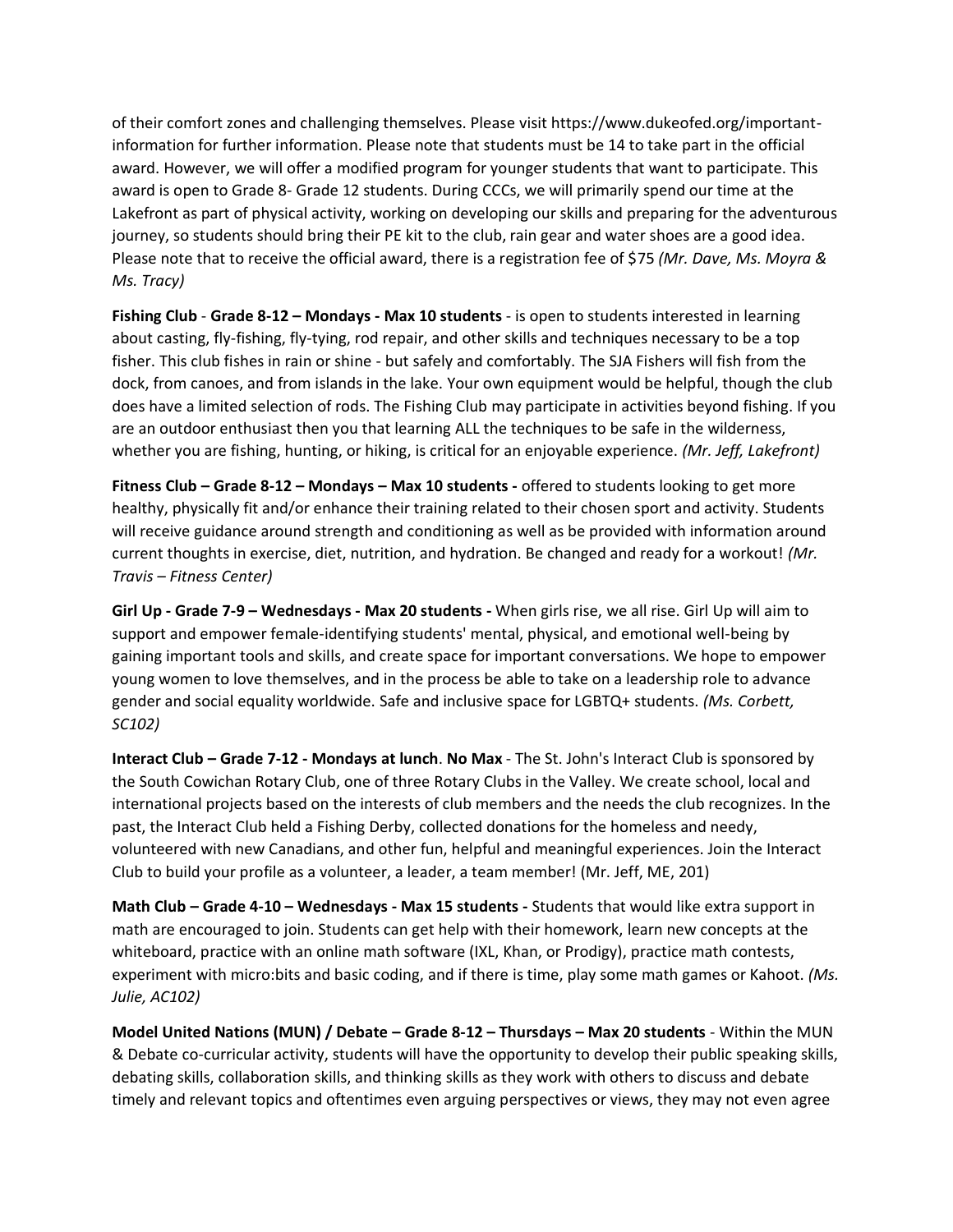with. Moreover, students will have the opportunity to attend MUN conferences and Debate competitions throughout the year. *(Mr. Dan, AC203)*

**Motivated Mathematics Mentoring – Grade 8-12 – Max 20 students - Tuesday and Friday (lunches) -** Students motivated to deepen their understanding of mathematics are welcome to join this group. If you feel a little behind in class and need some help catching up or help understanding things this is the group for you. If you find mathematics class not challenging enough and want more then we want to work with you. Students preparing for mathematics contests or SATs should join us. (*Mr. Sparling, ME 202)*

**Performing Arts CCC – Grade 9-12 – Thursday at Lunch & Thursday after School – Max 20 students -** This may be an accredited production course and as such will demand student commitment to putting on a production. it will take place on Thursday lunchtimes and then after school on Thursdays. Students from the upper school community (y9 -12) will be devising and creating a performance for Spring 2022. *(Mr. Joseph, Room 201 and Dining Hall)*

**Personal Project Support & Genius Hour – Grade 4-12 - Wednesdays – Max 30 students -** Personal Project Support is for students in Grade 10 who would like additional time and support with the Personal Project. As well, students from Grades 4-12 are welcome to use the time for independent, selfdirected inquiry. For more information on Genius Hour, [please view](https://youtu.be/COF-bqZuE-I) this video. Grade 10 students will also be pulled out of other CCCs during this time to conference with Mr. Bradley and to catch up on missing Personal Project tasks. *(Mr. Bradley)*

**Programming in Python – Grade 8-12 – Mondays – Max 12 students -** Peter will lead us through a course on the Python programming language. Several topics will be covered, including basic coding skills, computer automation, and creating user interfaces and games. There will be opportunities for participants to choose their own projects, and they will also be set up with resources to explore programming on their own. Participants must have their own laptop. Some familiarity with Python would be helpful but not necessary. As this will be 'hands on' it is expected only those people interesting in programming will join. *(Peter and Sponsor Mr. Sparling, ME 202)*

**Scuba Club –** *Open Water Diver Certification + Dry suit Specialty* **- Age 15+ or previous Seal Team Drivers – Wednesdays - Max 8 participants -** Teaming up with Wilson Diving, this club will provide students with training, skills and experiences to help them develop into a competent entry level diver with a broad range of new skills and abilities; and will establish a solid foundation towards more advanced training. Training sessions will be a combination of classroom learning, confined water sessions, and open water dives, **including approximately 5 ocean sessions on Friday afternoons or Saturday mornings**. Fee includes learning material and coaching, PADI open water diver + drysuit specialty certification, and rental equipment. Fee does not include mask, fins and snorkel, although special pricing and discounts will be made available to participants. Program fee per participant is expected to be: **\$875.00 PP + tax.**  Please email [ashlee.booker@stjohnsacademy.ca](mailto:ashlee.booker@stjohnsacademy.ca) for the program proposal containing more information.

\*Note: Discover Scuba - Seal Team experience (gr 6-8) will be offered in term 3; Open Water Diver Certification + drysuit specialty (15+) can be offered in term 3 if there is enough interest. Please contact (*Ms. Ashlee)* at [ashlee.booker@stjohnsacademy.ca](mailto:ashlee.booker@stjohnsacademy.ca) to inquire about these future offerings.

**SJA Wind Ensemble** – **Grade 9-12 – Rehearsals Monday after School, Wednesday, and Friday at lunch – NO Max** - is a concert band intended for students from Grades 9-12 who have intermediate or advanced